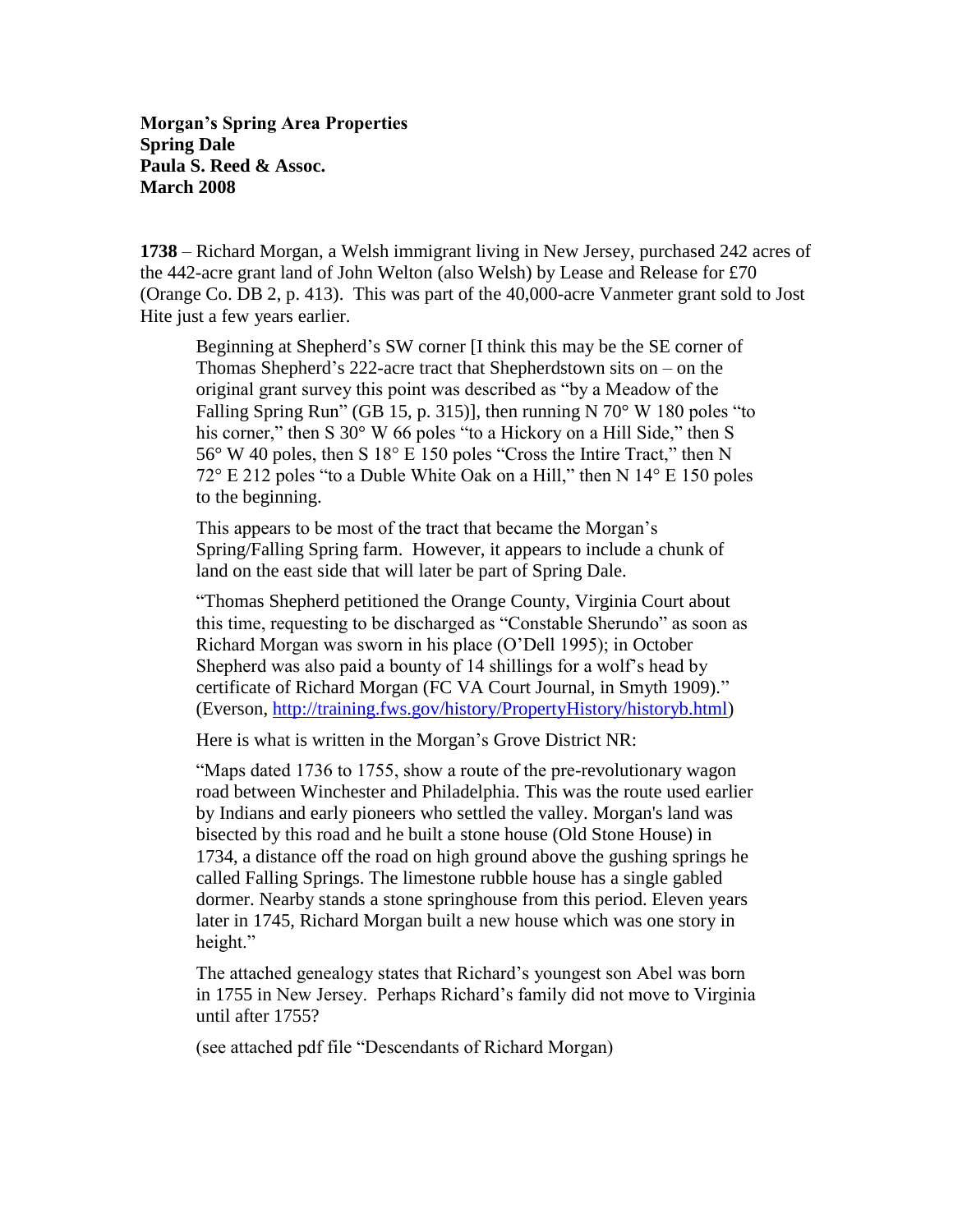**1752** – William Morgan, oldest son of Richard Morgan, got a Fairfax grant for 305 acres adjoining Robert Buckles [later Rose Hill] and Richard Morgan's Welton grant-land to the north and other Morgan grant lands.

William Morgan was born ca.1713 (in New Jersey, see genealogy) and married Druscilla Swearingen, who was born ca.1736 probably in Maryland. Dan Everson notes the Swearingen's probably moved to Virginia in the 1740s. The Swearingen ferry was operating by 1755, about the time that Druscilla was reaching marrying age. Attached genealogy says their first son George was born ca.1752 and second son Abraham was born October 2, 1760.

**1763** – Richard Morgan died; his will was recorded in Frederick County, Virginia. He devised to his oldest son William, in addition to the 400 acres on Potomac River east of Shepherdstown "for the use of his three eldest sons, Ralph, George, Abraham," Richard also gave William "three Acres of the upper end of my Meadows Joining to the twelve Acres he had of me heretofore." (FC WB 3, p. 159 on Frederick Co. RootsWeb page)

## **This seems to imply that the stone Spring Dale house was already in place as it appears to be located on a piece of Richard Morgan's acreage (purchased from John Welton) just north of William Morgan's 1752 grant land.**

Here is what the Morgan's Grove District NR says: "His [Richard Morgan] eldest son, William, built a home nearby in 1760 called Springdale as he helped his father farm the family land which had pastures and crop land."

Richard Morgan gave his youngest son Abel the "home plantation." Where was the Richard Morgan home plantation? Morgan's Spring? Rosebrake?

Daughter Mary was already married to Thomas Swearingen Jr. – they owned the 210-acre Richard Morgan grant land on Terrapin Neck.

**1784** – Berkeley County Personal Property tax (John Kearsley's List) listed Col. William Morgan with 3 white titheables, 2 slaves, 10 horses, and 17 cattle. Abel Morgan was listed with 1 white titheable, no slaves, 6 horses, and 7 cattle.

John Kearsley's List also included James Glenn, the Hendricks', Lafferty, Lucas', and Osbourne's so this appears to be the list that covered the Ridge Road neighborhood.

**1788** – Col. William Morgan died. By then he was living in Mecklenburg (Shepherdstown). His will devised "to my Son Abraham Morgan One hundred and fifty acres of Land where he now lives to begin at the great road Joining Mrs. Bedinger and run with the road to the Lane that goes to George Morgans then run with that Lane forty poles then leaving the lane and run parallel with the great road so far as to make the one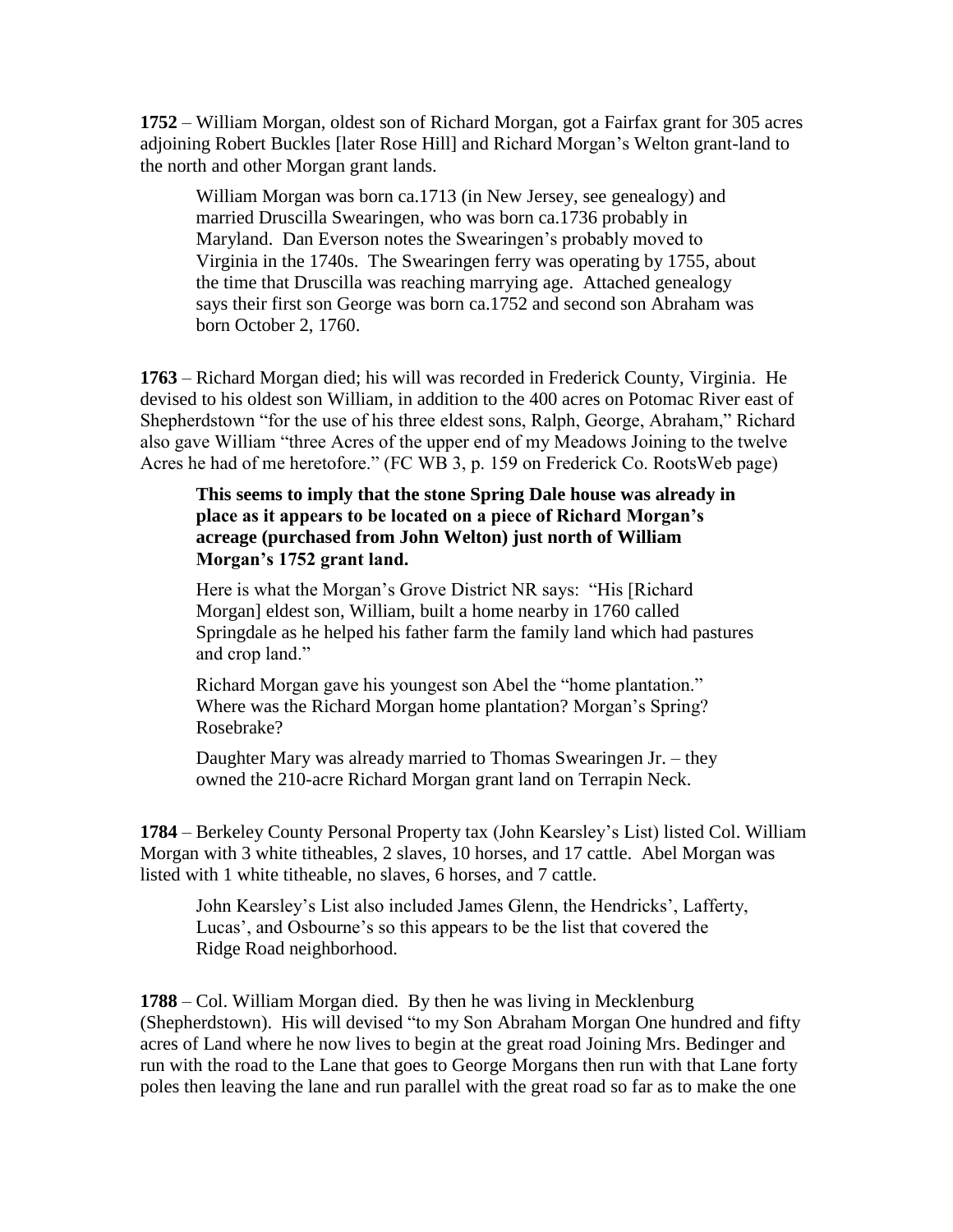hundred and fifty Acres to run with a Square line across to west line which said Land and improvements I leave to the said Abraham." (BC WB 2, p. 5)

After doling out 100-200 acres to each of his seven children (all but one adults), none of the land devised appeared to include the colonel's old home farm (Spring Dale). Possibly part of this land was under lease in 1788. The will concluded: "As there will be a remainder of land not already willed it is my will that when the time is out that it is leased for, that it is to be sold to the highest bidder…" This appears to have occurred in 1802 (see below).

**1798** – Berkeley County House & Slave Tax listed various Morgan country properties:

Abraham (son of Col. William):

1 house in the country, District 1, occupied by Self, \$1,050 [Spring Dale?]

Daniel (prob. son of Abel):

1 house in the country, District 2, occupied by Self, \$735 [Rosebrake? Or Morgan's Spring?]

Rawleigh (son of Col. William):

1 house in the country, District 3, occupied by Self, \$210

1 house in the country, District 3, occupied by Eversole, \$131.25

1 house in the country, District 3, occupied by Self, \$420

Richard (poss. son of Jacob):

1 house in the country, District 1, occupied by Self, \$525

William (poss. son of Isaac):

1 house in the country, District 1, occupied by Self, \$131.25

1 house in the country, District 3, occupied by Self, \$210

**1802** – Rawleigh Morgan paid £1,000 to his father's executors for the 70 acres "along the road" adjoining William Buckles, John Marks, and Daniel Morgan (JC DB 1, p. 279). On the same day he then sold the 70-acre tract to his brother Abraham for £1,000 (JC DB 1, p. 325).

Daniel Morgan, probably the son of Abel Morgan (not Richard as the NR states) who inherited the Richard Morgan home plantation (1763), was apparently living in the old Morgan home later known as Rosebrake (also known as Poplar Grove), significantly altered by Daniel ca.1820 with a brick wing and later by Caroline Bedinger in 1859 (Morgan's Grove District NR). Or was he living in Morgan's Spring?

This seems to place the location of the 70 acres as mostly likely that of the Spring Dale tract. Given the  $£1,000$  price tag it likely had the stone house